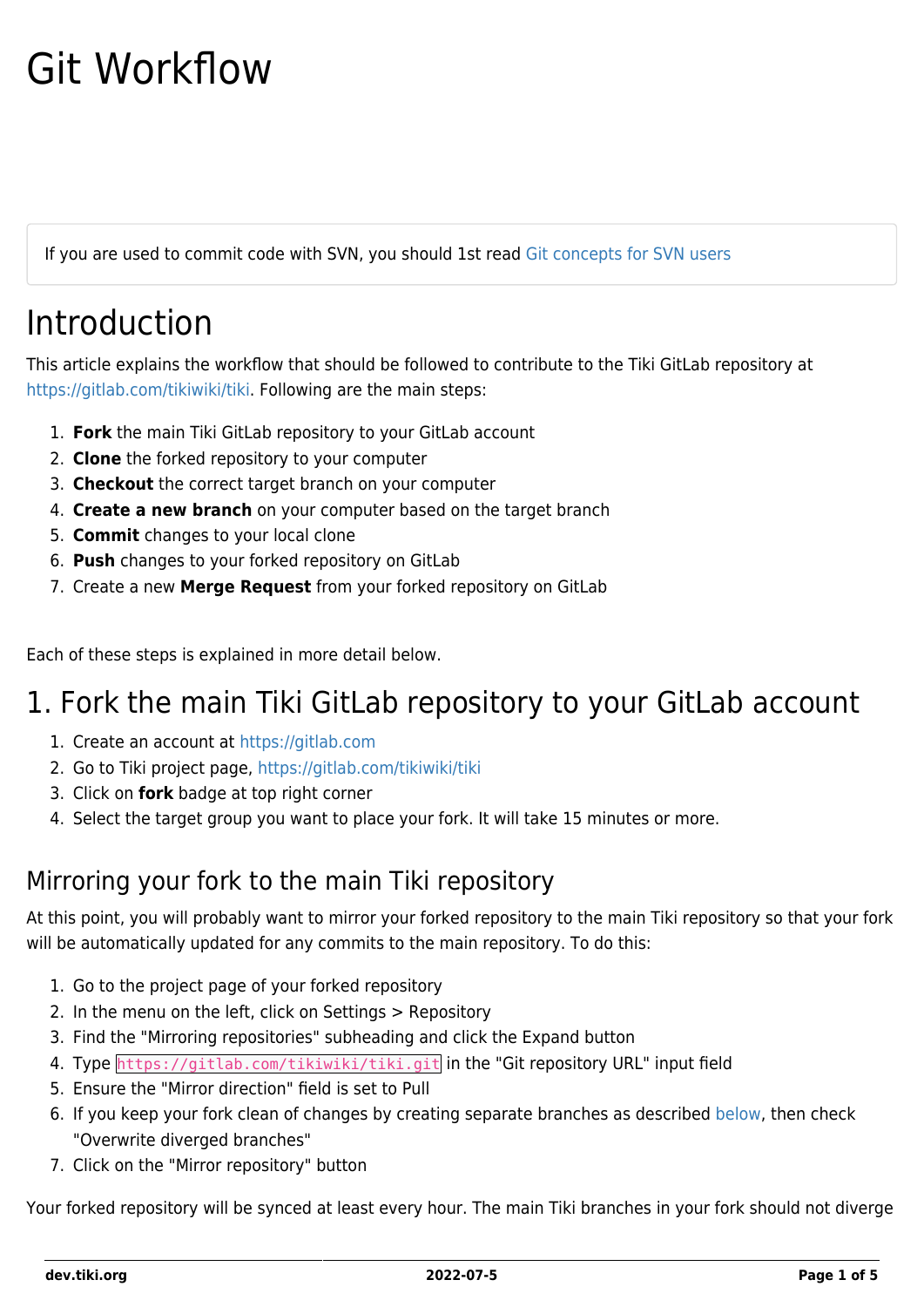from the main Tiki repository, otherwise the mirroring will fail or the branch on your fork will be overwritten (if you selected that option). This is another reason to keep the main branches clean and create a temporary local branch whenever making changes as discussed in number 4 below.

If mirroring stops working (which sometimes happens), you can manually sync each time before you start coding by following the steps below at [Manually Syncing Your Fork to the main Tiki Repository.](#page--1-0)

### 2. Clone the forked repository to your computer

In this step, the repository you forked to your account on GitLab is cloned onto your local computer.

#### Examples of how to clone

The examples below use Git command line, but it can be performed in any Git client embedded in an IDE. Also **fabiomontefuscolo** is the GitLab user in this example and it should be replaced by GitLab user who forked the repository. Only one of the following examples (or another variation not shown here) should be applied.

```
Clone to a newly created directory named tiki
$ git clone git@gitlab.com:fabiomontefuscolo/tiki.git tiki
```

```
Clone to current folder
```
\$ git clone git@gitlab.com:fabiomontefuscolo/tiki.git .

As Git will checkout all revisions since the beginning of Tiki (over 70 000 commits), will take quite a while, so you may want to limit this as in the following example:

```
Clone to current folder with 5 last revisions only
$ git clone git@gitlab.com:fabiomontefuscolo/tiki.git . --depth=5
```
### 3. Checkout the correct target branch on your computer

For each major version of Tiki, there is a working branch. If the contribution is a fix for version 20.1 for example, the contributor must checkout the branch 20.x.

Note that unlike with SVN, checking out a branch with git does not mean downloading all of the tiki files for the branch into a separate folder. The folder where you cloned your fork will still be used, and the files in the folder will changed to reflect the branch that you've checked out.

```
Checkout branch 20.x on your computer
```

```
$ git checkout 20.x
```
### 4. Create a new branch on your computer

This is a very important step. It is a good idea to create another branch for the contribution. According to earlier steps, the repository now is set to branch **20.x** and a new branch will start from this point. Suppose branch with the name **fixing-left-sidebar**, the following command will create this branch.

```
Create a local branch
$ git checkout -b fixing-left-sidebar
```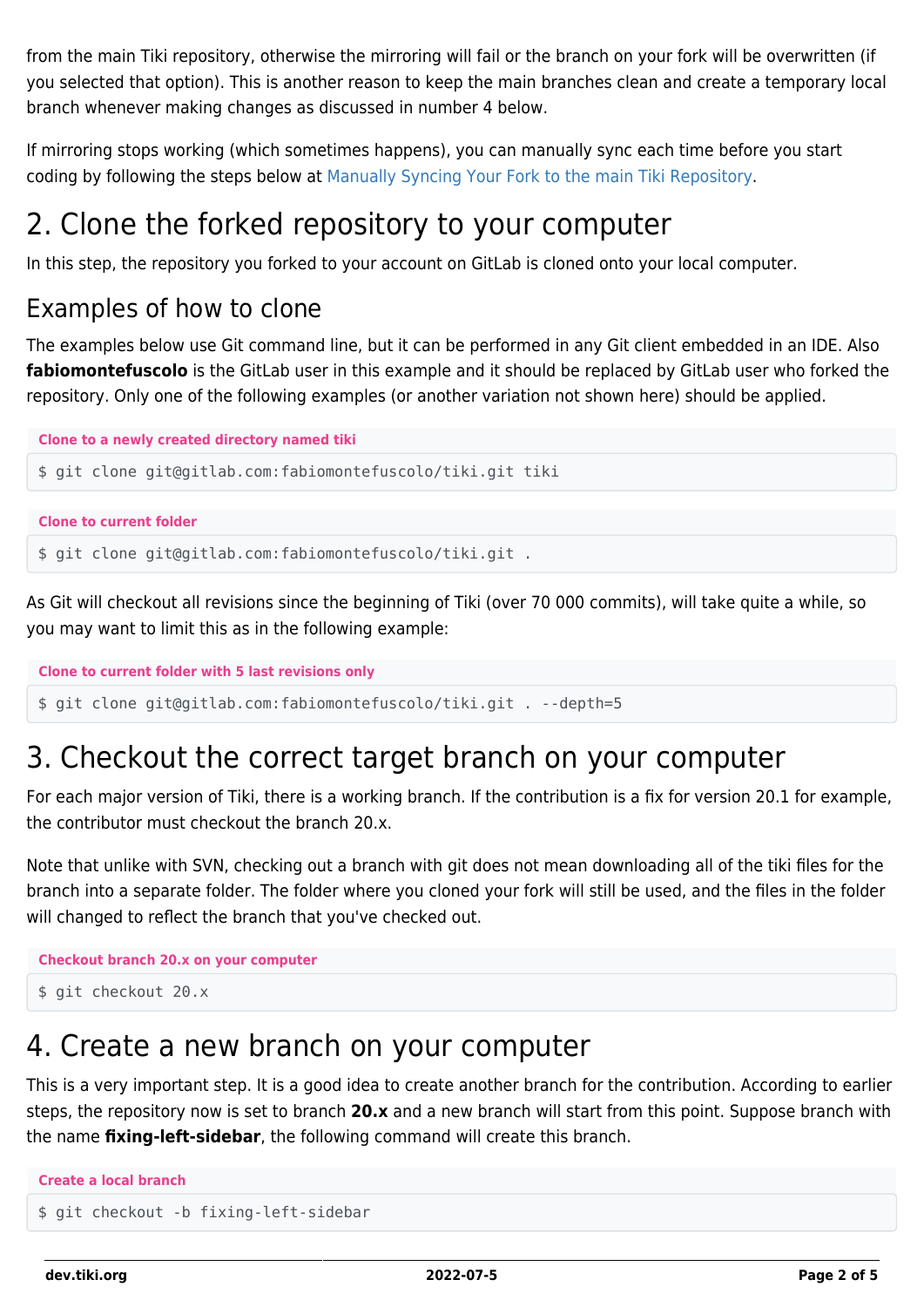If for some reason the contributor needs to stop his work and start a new one for the same branch **20.x**, he can simply commit or stash his changes, switch back to 20.x and create the new contribution he needs. For example, a new urgent task appeared to fix a security issue:

**Create a second local branch**

```
$ git checkout 20.x
$ git checkout -b fixing-xss-issue-on-register-form
```
In this way, the contributor can have two ore more unrelated jobs (**fixing-left-sidebar** and **fixing-xss-issueon-register-form**) for the same target branch (**20.x**). It will also help on **Merge Request** creation. Please see the [atomic commit convention](https://dev.tiki.org/Atomic-Commit-Convention)

Similar to checking out a branch, a new local branch that you've created will still reside in the same folder that you cloned your forked repository into. As explained above, creating local branches is a simple and quick way to isolate different sets of changes so that you are always able to quickly switch back to a clean copy or between sets of changes.

### 5. Commit changes to your local clone

The community standards for commit messages should be respected please see: [Commit Message.](https://dev.tiki.org/Commit-Message)

#### **Commit changes to your local clone**

```
$ git add tiki-file.php
$ git commit -m "[FIX] Removing bad characters from registration form to avoid XSS attacks"
```
### 6. Push changes to your forked repository on GitLab

In order to have changes available to create a new **Merge Request**, it is necessary to push the created branch to your forked repository on GitLab.

```
Push changes to your GitLab fork
```

```
$ git push -u origin fixing-xss-issue-on-register-form
```
### 7. Create a new merge request from your forked repository on GitLab

The purpose of this step is to merge the changes pushed to your GitLab Tiki fork to a specific branch in the [main](https://gitlab.com/tikiwiki/tiki?nav_source=navbar) [Tiki GitLab repository](https://gitlab.com/tikiwiki/tiki?nav_source=navbar).

- 1. Go to your forked repository page in GitLab<https://gitlab.com/fabiomontefuscolo/tiki>
- 2. Then put mouse over **Repository** and click on **Branches** entry
- 3. Locate the branch desired (eg.: fixing-xss-issue-on-register-form) and then click on **Merge Request** button
- 4. On top right corner, click on **Change branches** and select the correct target branch (eg.: 20.x)
- 5. Write a detailed description. Include steps to reproduce a bug if needed or how to test a new feature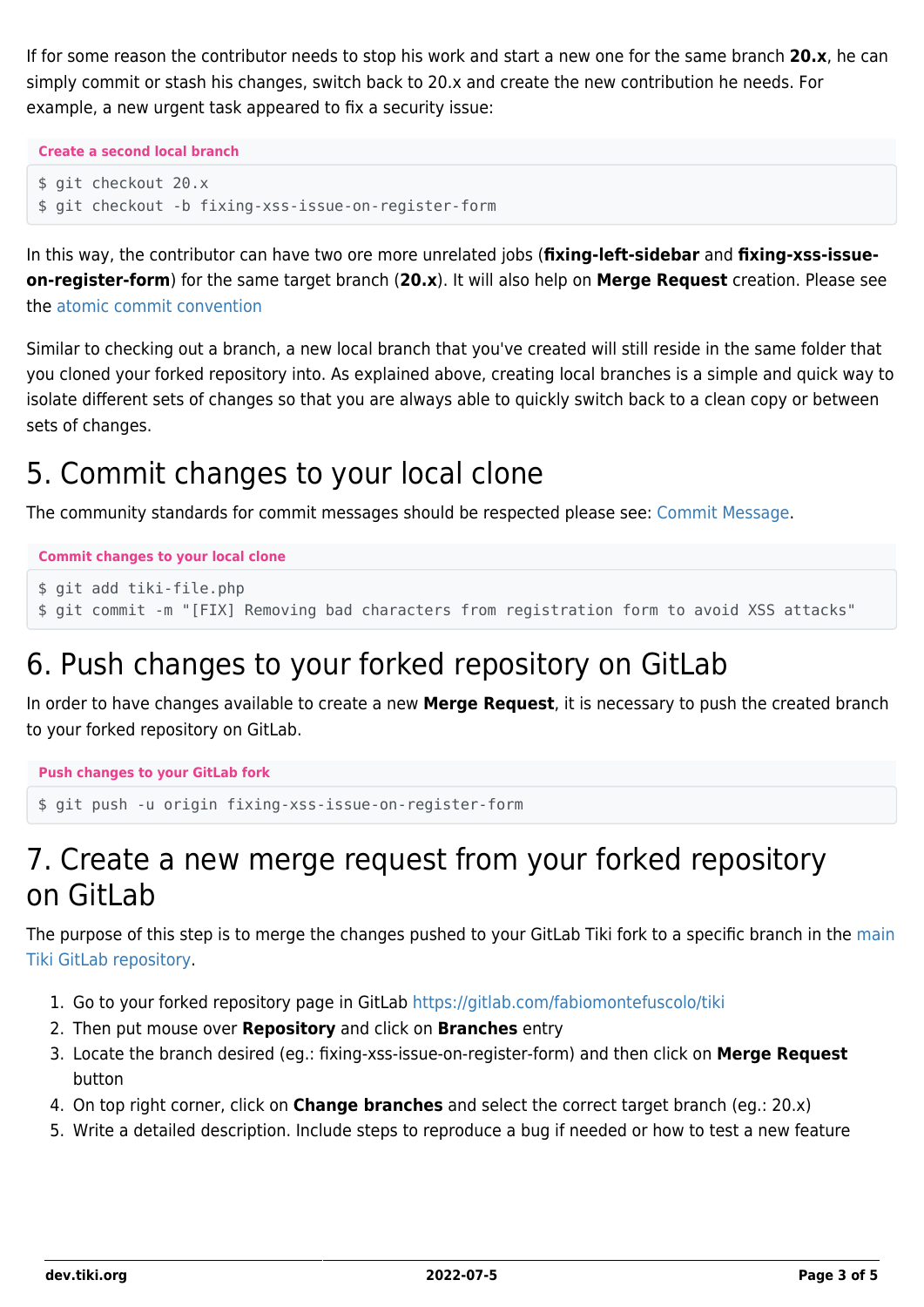#### Check your merge request via the web interface

Here is an example: [https://gitlab.com/tikiwiki/tiki/merge\\_requests/18/diffs](https://gitlab.com/tikiwiki/tiki/merge_requests/18/diffs) Find yours here: [https://gitlab.com/tikiwiki/tiki/merge\\_requests/](https://gitlab.com/tikiwiki/tiki/merge_requests/)

Make sure you are respecting the [atomic commit convention](https://dev.tiki.org/Atomic-Commit-Convention).

If there is an issue, fix quickly or indicate in the comments that you will do later, or that you need help.

#### Wait and interact

Maintainers may ask you changes on that pull request. In this case, just checkout the branch related to the merge request, add new commits and push it again.

#### Once merge request is accepted

Via the [magic of SubGit](https://dev.tiki.org/Git-and-SVN-combined-workflow), you'll soon see your commits here:<https://sourceforge.net/p/tikiwiki/code/HEAD/log/>

#### Important

When commands like  $git$  reset --hard or  $git$  push --force is needed, it may be that there is a problem with the workflow and it should be planned again.

#### Manually Syncing Your Fork to the main Tiki Repository

An alternative to mirroring your fork as described in [Mirroring your fork to the main Tiki repository](#page--1-0), is to manually sync it as follows:

 $\overline{1}$ . Add the main Tiki repository as a remote with the command  $\overline{q}$ it remote add upstream <https://gitlab.com/tikiwiki/tiki.git>

Note, you only need to do this step once

- 2. Apply commits from the main Tiki repository to your local repository with the command  $\frac{q_i}{q_i}$  pull upstream master --rebase
- 3. Apply those commits from your local repository to your forked repository with the command  $g$ it push origin master
	- 1. If you get an error message after attempting this push to your forked repository and there is no other activity on that repository (e.g., it is only used by you for merge requests), try  $\frac{q_i}{q_i}$  push origin master --force

You should sync often, especially before making changes locally, and after committing but before pushing to your fork.

#### Fix Out-of-Sync Fork

Sometimes your forked repository can get out of sync with the main Tiki repository and your local copy. Symptoms are when you frequently have to force push to the fork, or unwanted other commits from other authors are combined into a merge request made from your fork to the main repository. Follow these steps to fix:

```
git fetch upstream
git checkout master
git reset --hard upstream/master
```